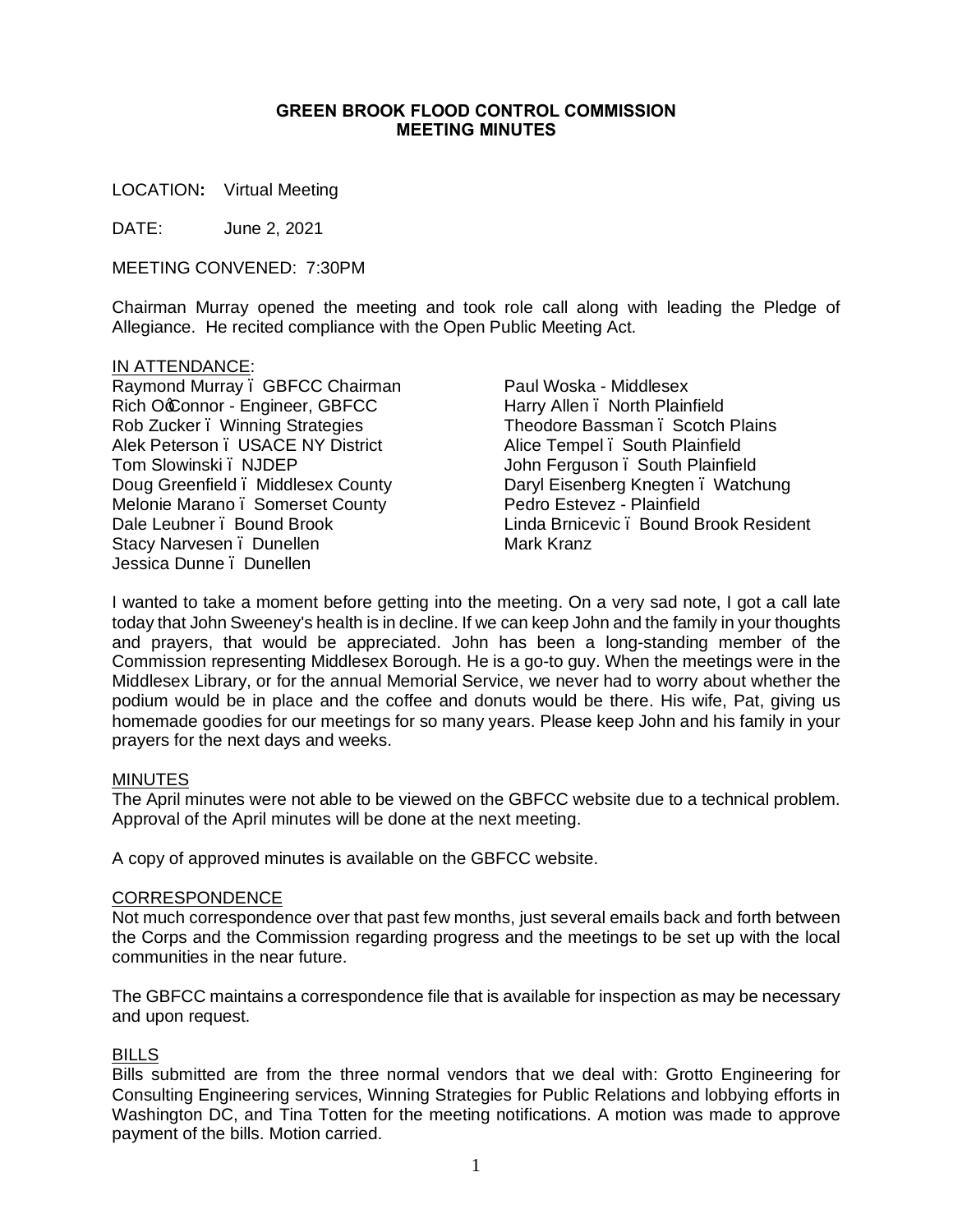# NJ DEP – Tom Slowinski

We've been approached by Middlesex Borough. It is not really an Army Corps issue once the project is complete and it's turned over the DEP. Then we have the counties responsible for the operation, maintenance, repair, and rehabilitation. The Borough is looking at having their high school students or local artists to do murals on the flood walls. The Army Corps really doesn't have an objection to it. They do it in other cities such as St. Louis & New Orleans. I shared some of the pictures that Jerry Stoddard sent. I believe that flood wall is in New Orleans. I met with the counties, both Middlesex and Somerset, and they are of the opinion that we don't want to approve that, at least not right now. We tend to think it's going to lead to more gang-tag, graffiti-type thing. Another reason is that it's an expensive epoxy paint that's put on the concrete and has to be a certain temperature the humidity needs to be right. Then there's an anti-graffiti coating that goes on over that. It is designed so that when public works goes out there with a high-pressure washer, they can clean it up that way. Right now, we are saying as far as our non-federal sponsor and our two partners in the non-federal sponsorship, Somerset County & Middlesex County, that we don't want to entertain that idea right now.

My second point is, and Paul Woska I got to get with you, and we need to nudge to Middlesex County. The Army Corps is getting ready to turn Segment C-2 over which includes Cap Lane and South Lincoln Avenue. There are areas that the Borough used to cut. Paul, I want to get with you and maybe we'll go meet with the public works director over in Middlesex Borough, and we can decide what the County will be responsible for and what the Borough is going to continue to do.

*Mr. Paul Woska*: OK Tom, we can do that. No problem at all.

Mr. Slowinski & Mr. Woska both offered prayers for Mr. Sweeney.

*Mr. Doug Greenfield*: I'm not sure who you spoke to at Middlesex County about the murals? It certainly wasn't me. I'm happy to have a discussion offline about it. This is Doug Greenfield, I'm the planning director for Middlesex County.

*Mr. Ray Murray*: I can share Dougos email with you, Tom. And there was one final, concern that Tom didn't mentioned and that is the construction of the walls themselves. It is a fluted panel, that might not be super conducive to certain types of murals. It'd be very difficult, for example, to draw a face on a fluted panel like that, that it's going to not from one angle another be quite distorted. Unless it was more of an abstract, it might create a little bit of a challenge for the artist. Tom if you can reach out to Doug on the side and get Middlesex County's input on that and maybe share whatever conversations you had with whomever in Middlesex County. Just to make sure that everyone is on the same page with that.

*Mr. Slowinski:* Yes, that is a big point that the wall is fluted. It is not a flat surface. Ign sure it can still be painted but it does add a bit of interest. That wall I have.

*Mr. Peterson*: I just wanted to mention that the only other potential concern with putting murals on the floodwalls is spalling of the concrete. With moisture, other things get trapped behind it, and you get flaking. The paint would have to be right. So that was one other concern.

*Mr. Slowinski*: I sent you those pictures from Jerry Stoddard. It to bad you can't screen share, Ray. The close up shows that spalling behind paint.

*Mr. Murray*: I will try to find the pictures and share it.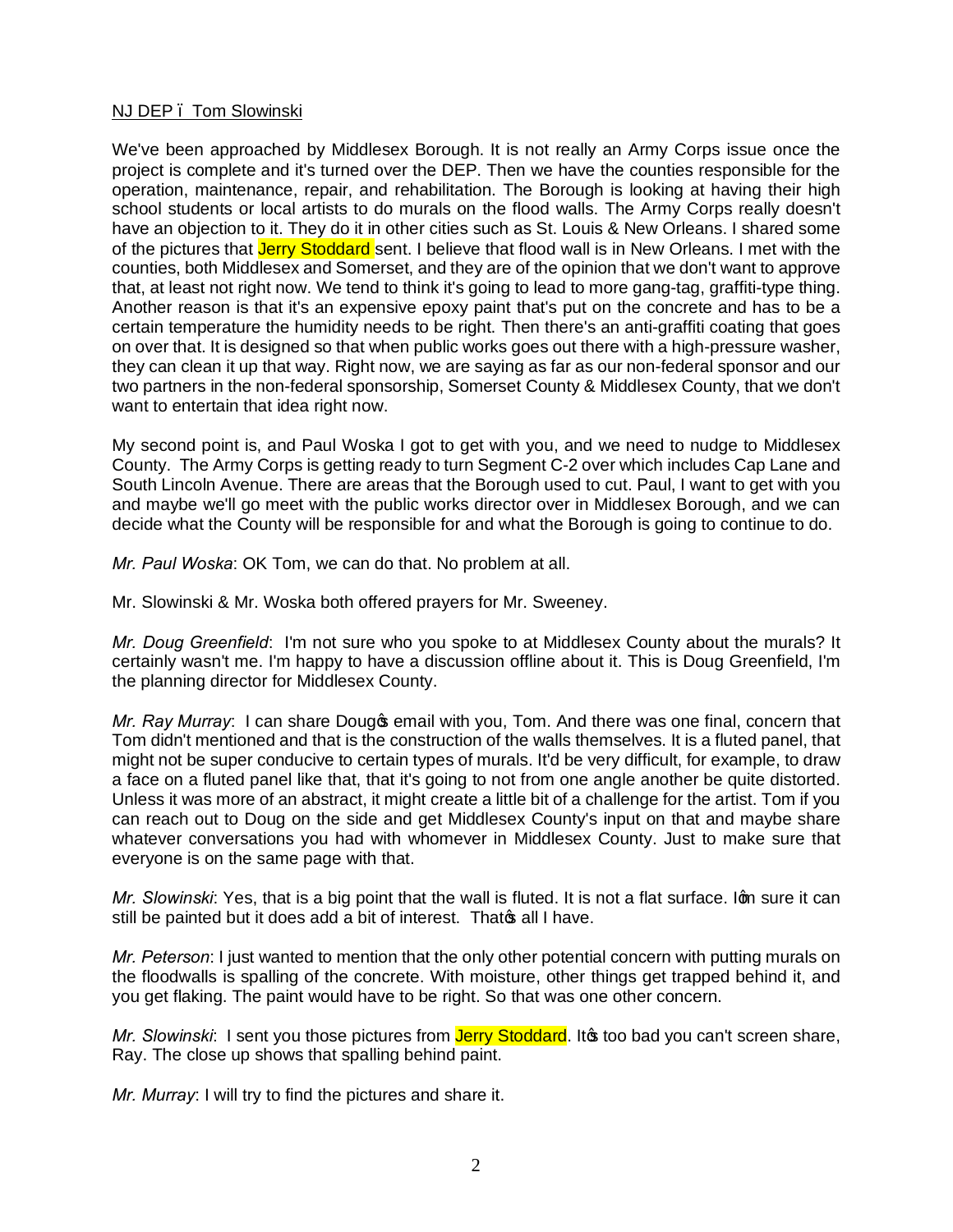*Mr. Slowinksi*: The project is looking good. Alek will touch on the culvert. Segment C-2 is getting ready for turnover. The grass has been patched and areas re-seeded where it was not taking. It is getting close to turn over. (Mr. Murray finds and posts photos of the wall in New Orleans.) The walls have a jazz influence and a theme, and it looks good. Then you see the write-ons, like somebody loves somebody in front of it and danger this and danger that. It does add to the aesthetic.

*Mr. Woska*: Tom, one of the issues too is that the walls are in people's neighborhoods, and they might not want that.

*Mr. Slowinski*: Right, like industrial parks or something like that I can understand. If you look at picture, that is what happens with a coating of paint, and I guess you could say a spalling, some cracks.

*Mr. Greenfield*: Generally speaking, when the murals are of a community, when the locals who live there create the mural, it generally isnd expected to turn to graffiti. That's why Philadelphia began the massive mural program that they took, it's really an anti-graffiti program. So that's why I'm happy to discuss it.

*Mr. Slowinski:* Yes, one of my workmates told me about the Philadelphia organization. Again, right now we're saying no, but we are open to see what's going on down the road. The initial take from the counties is the same thing, that they don't want to see it doctored up.

*Mr. Greenfield: Okay, like I said, Ign happy to talk about it offline.* 

Mr. Slowinski: Absolutely Doug. Ray, are you able to show the other picture?

Mr. Murray shares second photo.

*Mr. Murray*: You can see in the photo in the lower left it is tagged and then all over the artwork in spots there is tagging.

Mr. Murray asked in there were any questions for the NJ DEP and there were none.

## ARMY CORPS OF ENGINEERS – Alek Peterson, Project Manager

Regarding funding, we're expecting to carry approximately \$30 million from this fiscal year into FY 22. If we receive \$40 million total (\$30 million federal; \$10 million non-fed) we could have \$70 million available to continue the project in FY22, depending on upon the DEP match. The project was in the President's budget for \$30 million for FY22 so that's good news.

In talking about all the individual contract segments, most of us are familiar with the bubble map and the sequencing for construction in Middlesex borough.

- · *Segment C-2 Contract 1* As we mentioned before that contract is scheduled to be completed soon. It's actually being physically completed this month, and hopefully by the end of the fiscal year, we would like to financially close it out. Demolition of 174 South Lincoln was deleted from that contract to allow completion and it's being added under Segment C-1. Both C-2 Contract 1 and C-1 are being done by the same construction contractor. Just as an FYI.
- · *Segment C-1 –* Next up is the Segment C-1, the base flood wall has been placed up to the hydraulic gap. Finishing work is ongoing now that the weather has warmed up. The contractor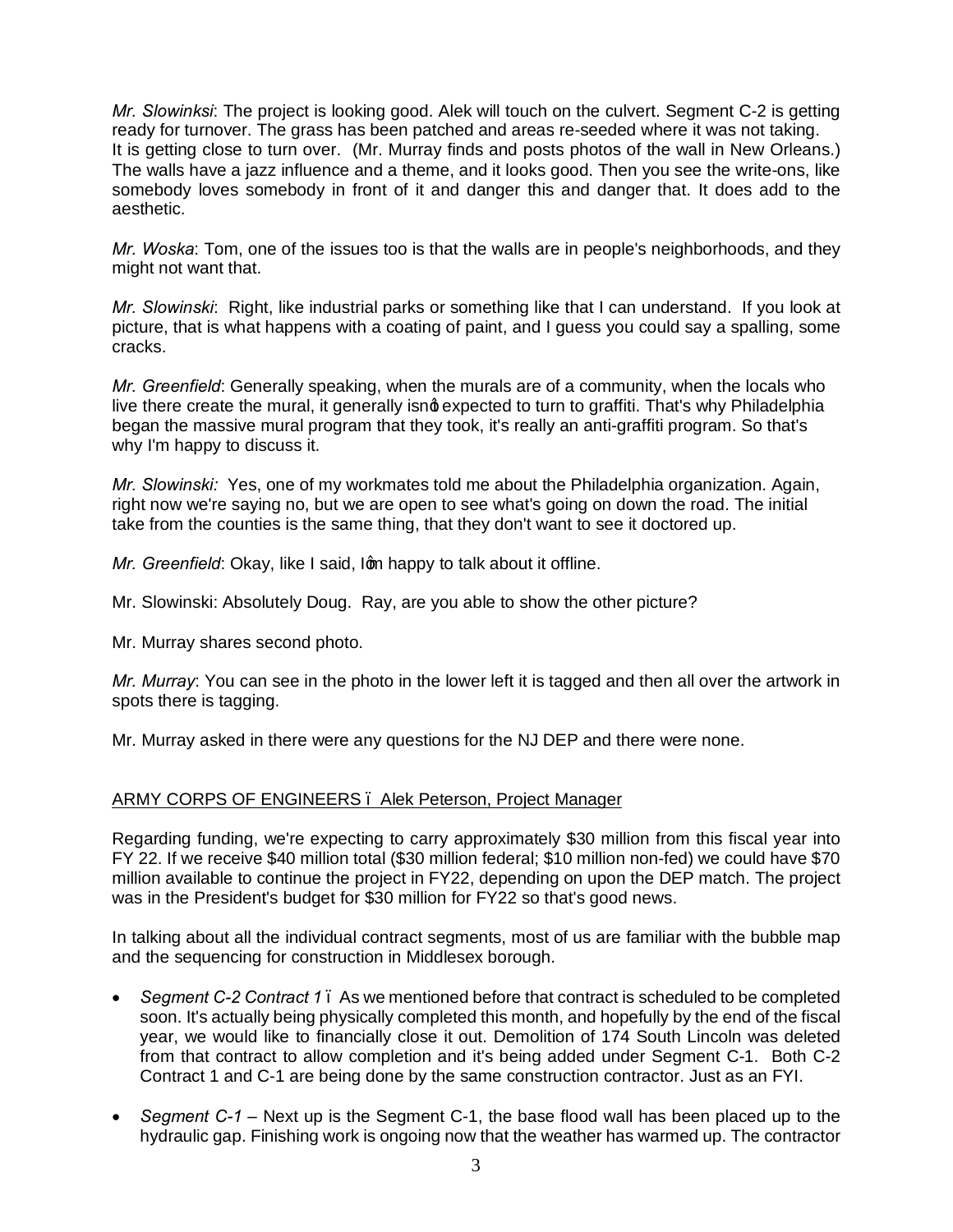should be able to finish sanding, staining and anti-graffiti coating the protected side of the wall. The unprotected side has already been stained. There'll be fence work for the Lee Drive backyard people and any final grading and seeding necessary and drains were placed through the base flood wall. The base gap and the optional 125-foot flood wall under C-1, both will be likely added as options under Segment C-2 and H which we're aiming for an award the coming FY22. That base gap and the optional flood wall and the Segment H levee under C-2 and H are hydraulically dependent upon opposite sides of the bank. The idea is to construct them in tandem.

- Levee Option: The levee option lies on 207 Pond Avenue for which we're working the condemnation package. Right now, it is at NAD. We are working to try to get that package to headquarters as soon as possible. Following headquarters, it would go to DOJ to be logged in, have a hearing with the judge, and then once we have the hearing hopefully, we would be allowed access to the property. If we are unable to build that levee under the current Segment C-1 contract we would complete it as an option under C-2 and H like the base gap, flood wall, and optional flood wall. The pump chamber has been awarded and is being constructed. Excavation for the pump chamber was completed. Rebar and concrete are ongoing.
- · *Culvert Option of Segment C-1:* The big item is the culvert option of C-1 within the New Jersey Transit Raritan Valley line railroad embankment. Two weekends ago (May 21 – 23) that was successfully moved into place within the railroad embankment. The operation started late Friday evening. We had New Jersey Transit on site. They had two cranes on the track, one on each side to lift it. It was disconnected. They did that with both the North & South tracks. Following that, and the okay from transit, our contractor Carbro began excavation of the embankment. It was excavated down below where the culvert would be placed to form a suitable subbase. (A picture was put on screen) That picture is from the South side of the railroad embankment, right behind what would be bound Brook. Once they got down to the appropriate depth beneath the culvert, we had to reach rock, weathered shale, and that ranged from a few feet down to about 8 feet. We were able to stop and then fill. Dense grade aggregate (DGA) was brought in and every half foot to a foot, the fill was basically tamped down with steam rollers to compact it so that it could withstand the weight of the culvert and any embankment fill and trains going over it.

Once we had a suitable grade and base, Carbro had hired a **subcontractor Mahmutt**, which has outlets all over the world, and they had brought in two SPMT<sub>OS</sub>. Self Propelled Mobile Transports. Each had about 128 wheels to withstand the weight of the culvert. Steel plates were laid down on the ground the whole length of the move, which was about 160 feet or so from where the culvert had been placed and where it was curing for 28 days. There were there were 264 wheels between the two machines. Each went into one barrel of the culvert. Each had a hydraulic press on top of it with pressure distribution plates. I would say that the move itself once all the once all the ground plates were down probably took about 20 to 30 minutes to move forward. Both Carbro and our district's public affairs office had drones, cameras and GoPros out there. We did time lapse photography & video photography. That's being processed. The move was successful with the SPMTS moving the culvert into place it within the embankment. And at that point, the DGA had already been compressed beneath and the culvert was being moved into place. Once the culvert was in place within the embankment, we filled in the sides and top with I9 (another bedding material) and then following that, transit came in put the tracks back in place, reattach them, inspected everything and then gave the okay and we were open in time for the Monday morning commute. I believe the North track had a little bit of a delay opening but it didn't stop the railroad from operating for commuters Monday morning. (A picture was shown from Monday or Tuesday, from Middlesex side, of a commuter train going over the finished culvert.)

It was a big success. If it had failed, it would have been a major PR disaster, among other things. That's a big weight off! The culvert was quite heavy. It weighed about 850 tons. About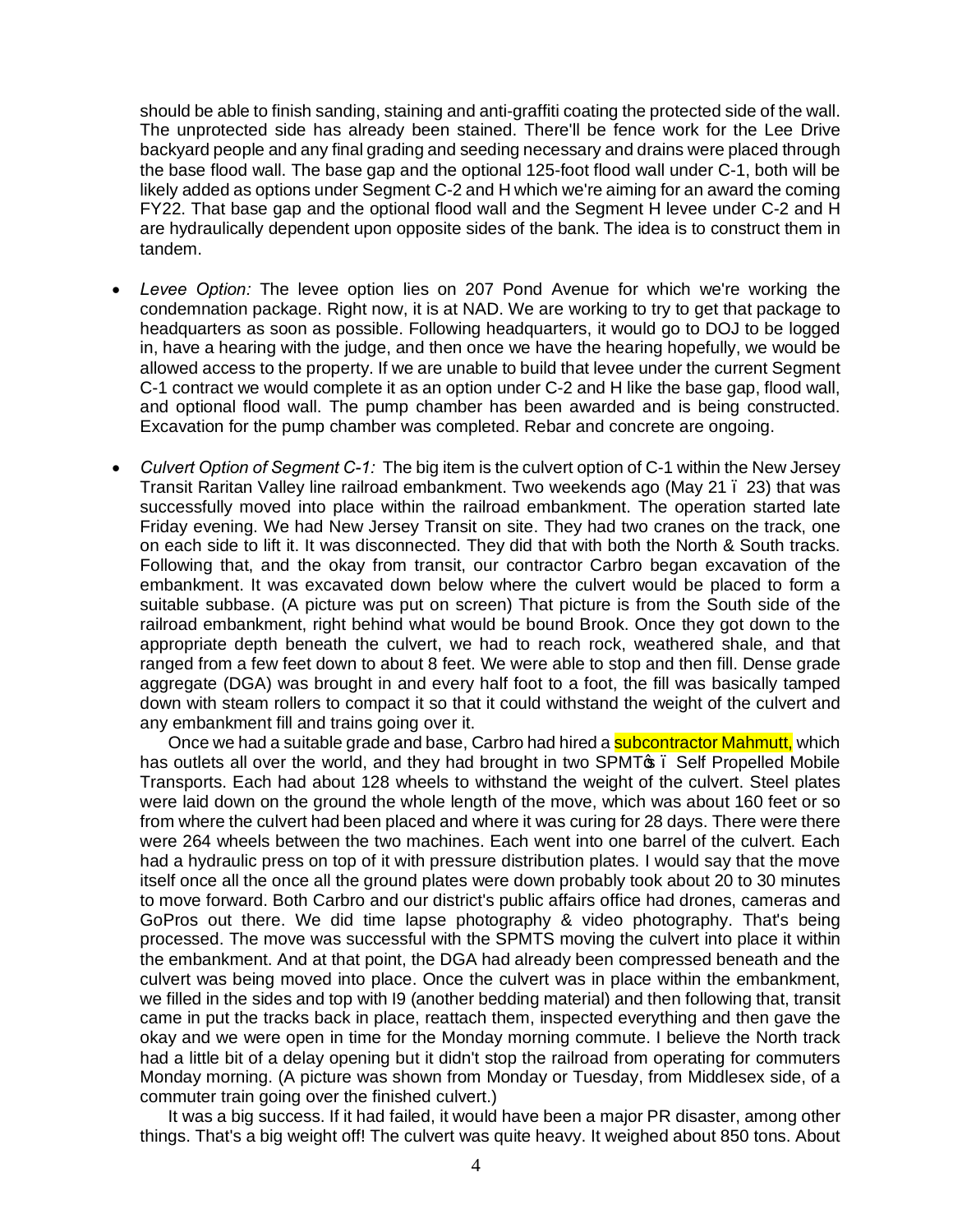800 of that was concrete with another 50 tons of rebar and metal to support it. It was a big operation. In New York district history, nobody had recalled doing anything like this. (Some footage from a drone was shown.)

- · *Segment C-2 & H –* The next contract we're looking to award is C-2 and H, originally that was going to be awarded for construction FY21 but we've moved it to next year in order to finish design and receive the permits. We have pretty much all the property for the base contract consisting of the two closure gates across South Lincoln and supporting floodwall monoliths. Segment A & B, there's one property left, we're negotiating right now with the owner, and we expect to receive that property without needing to go to condemnation. There are a few properties in the levee options west of South Lincoln for which title work has to be done. That will last until FY22 in acquiring those properties. Those would be options under the contract so there's flexibility in when we could award them. Perhaps by the time we award the bass and the segment H levee option as well as closing the gaps in C-1, we might be at a point close to awarding all of C-2 and H and possibly having all the funds to do so depending on the match.
- · *Segment C-3 & C-4 -* Following that, the next contract would be C-3 and C-4 consisting of levee and floodwall by Pinebrook Apartments on Route 28. Our schedule calls for design being completed end of our FY22 (August of 2022). Probably due to funding, we would look to award that construction contract in FY23.
- · *Segment B-4 & C-5 -* Following that, would be Segment B-4 and C-5. We've started design on C-5, and we're approaching 35% completion. Our next step is to go to the land use regulation program within DEP and get some preliminary opinions on the alignment and what would be permittable. B-4 is in design with between 60% - 90% complete for design. Looking to award a contract to complete that design and that will be phased to finish with C-5 and we would like to award a construction contract at same time as the two are hydraulically dependent.
- · *Segment C-6, C-7 & D* Segments C-6, C-7 & D along the Green Brook. However, due to hydraulic modeling, and the need to avoid induced flooding or higher water surface elevation levels upstream, we're actually looking to switch construction at that point to System I-J-K within Dunellen and Green Brook Township. We're doing hydraulic modeling on that now. Our real estate office is beginning to look to gain rites of entry to do preliminary investigations in that area for environmental delineation, riparian zones, wetlands, utility surveys, etc. We've already been there getting flood marks; we'll also look to do borings for geotechnical and HDRW sampling.
- · We're looking to have a public meeting with the folks in the System I-J-K area. I'm mostly looking for Dunellen and Green Brook Township to get the word out to them. I'm thinking probably sometime the end of this month or maybe early July. I don't know what's best probably takes a few weeks to get a notice out. So maybe early July I'm thinking might be best. As the timeline for our rites of entry for real estate, for the preliminary investigations, basically depends on holding the public meeting.
- And at some point, later, we would also like to hold a public meeting for C-6, C-7, and D as the folks in that area are expecting us to move in that area next, so we just want to let them know.

*Mr. Murray*: Thatos the big, and it's actually a very major, change that has occurred over the past few months with conversations have just started with this. It is good that we have two representatives from Dunellen on the line tonight. Just to give you a brief highlight of how this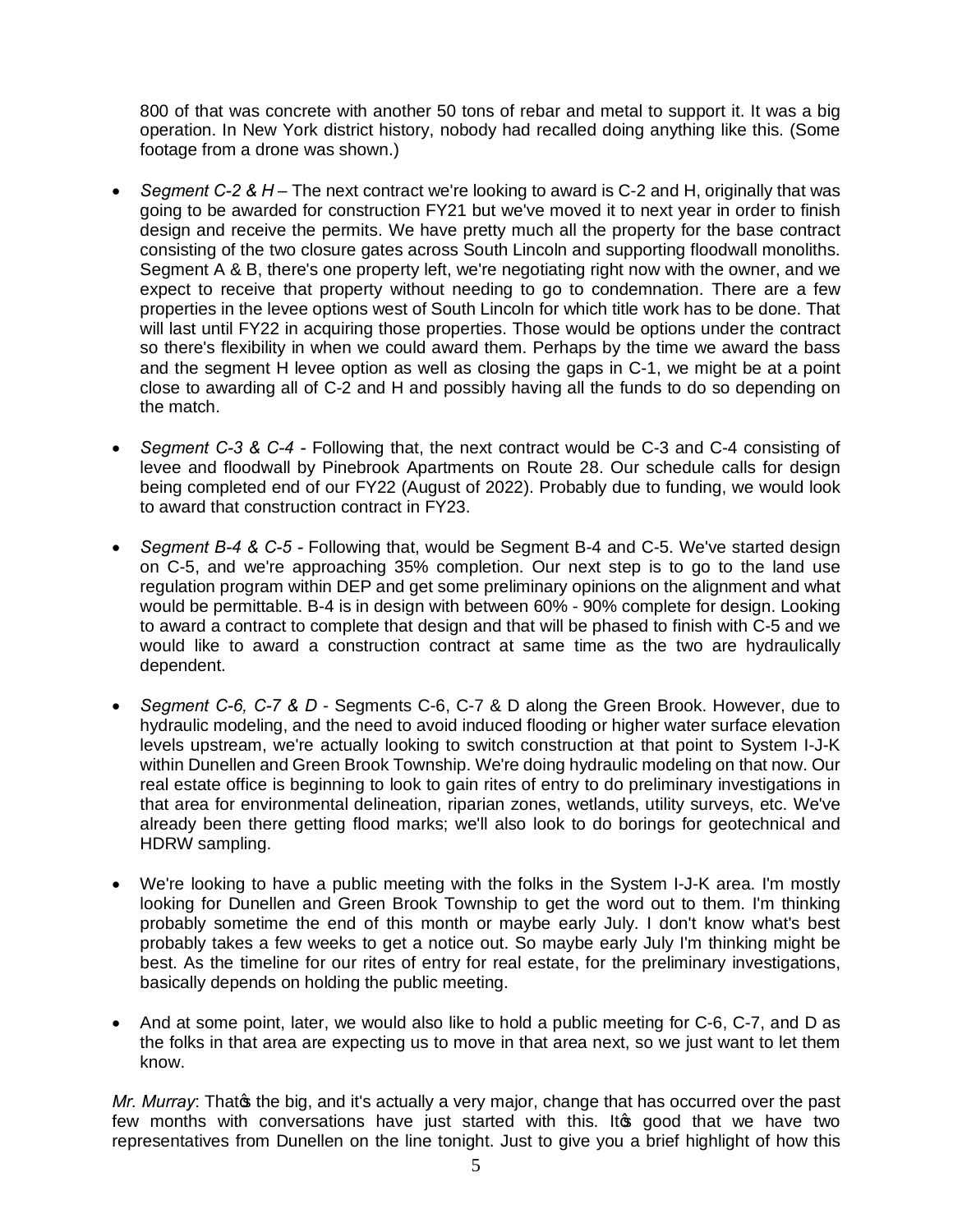usually rolls out: The Corps will compile a list of properties where they're going to need to do investigation, whether it be wetlands delineations, or soil sampling and things of that nature. They will compile that list and basically send an invitation out to all the people that are immediately impacted by this work and hold a public meeting for their benefit to explain what's going on. So, the meeting will basically explain that their initial work is going to be just to figure out exactly where the stream is, where the wetlands are located, so they can get a more finite plan soon. So that's usually round one - getting in to see where the wetlands and the stream are located. Following that, they would generally come back on only a much smaller list of properties, where they would want to do some sampling, to find out what the composition of the soil is, and things of that nature so they know exactly how they will need to design the flood wall in that particular area. Then once they have an actual design, there will be a third round of real estate activity. That third round is related to getting easements, either for access for construction, during the construction or permanent easements, or if there will be any acquisitions that they need to make to put the project in place. It's a three-step effort. Holding the public meeting is good so people are not relying on what they are hearing from their neighbor, and are hearing it from the Army Corps, with the DEP and the Commissioner as well. It gives them the comfort level of exactly what's going to occur.

When they get that piece of paper in the mail, it doesn't go into the garbage can. So much of the work that they need to do on the real estate side all starts with that initial right of entry. If people aren't sending those back in, and they are just waiting it out, or not really noticing it coming in the mail, it causes delays. In the past, we've had to have a second round of public meetings, to emphasize for those who weren't at the first meeting, and for those who were, to re-explain the process to them and ask for their assistance. And getting their neighbors to respond to the Corps. They can either send the paper back or eventually the Corps will come knocking door-to-door if they don't get all the real estate rights they need. The first step is having a public meeting to explain all of this. Many people might have no idea that they're anywhere near this project. If they've moved in and we haven't had a significant storm over that period of time since they moved in. So, it's an education piece and it's a meeting to set the course of how things will go. The Corps can get to the point that they know exactly what they're dealing with and can come up with a finite design, with which properties they'll need to have, if a real estate acquisition, or whether it be a temporary or permanent easement or an out in the out acquisition based on the topography and the features that will be located in around those properties. Did I miss anything Alek?

*Mr. Peterson*: They want to reassure people that when everybody gets the letter requesting the right of entry, they don't think this is something more than it is. We're not coming in right away to take property.

*Mr. Murray*: Yes, that is important. Again, that first step is just figuring out exactly where the stream is and not relying on 30- or 40-year-old aerial photography to determine what features are going to be needed and where they're going to be needed. The height and the extent of a flood wall or a levee or pump station, the volume that can handle, etc.

*Ms. Jessica Dunne*: Are you looking to do a combined public meeting for Dunellen and Green Brook or two separate meetings?

*Mr. Murray*: I think it would probably be beneficial to do it as a combined meeting. I spoke with Alek briefly on Friday, before the long weekend, and suggested that timing-wise, we could probably secure an auditorium in a school at either Dunellen or Green Brook with the Board of Education thelp just give us enough room to get enough people in. On the heels of the spread of vaccination instead of the spread of COVID, we don't want to have a bunch of people sitting on each other's laps in the near future. To use a facility that has a couple of 100 seats in it so that people can feel comfortable in coming there and being able to spread out is better than being to close. That was the thought there.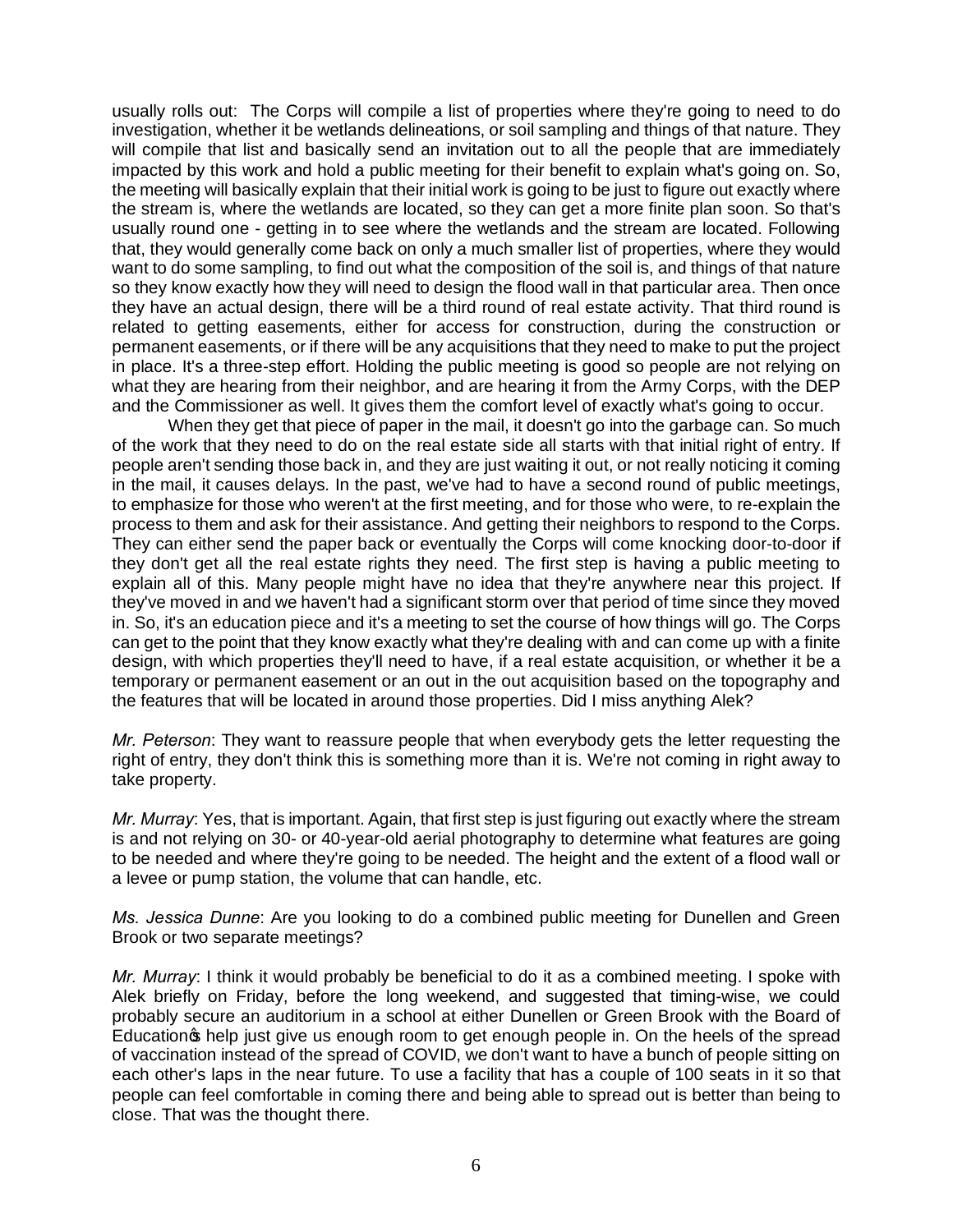*Ms. Dunne*: Okay, I'll send a note to Bill Robbins and then just have you work with him to schedule that meeting for us. Id just give him a heads up that you'll be reaching out.

*Mr. Murray*: As soon as we can, I think Alek really needs to get a feel from real estate as the volume of properties that are going to evolve with this, and we can figure out the timing of getting those notifications out. And certainly, the summer can be a challenging time, because you don't necessarily have as many people around. You have people on vacation, and you have people that have summer homes. So, you might not get everyone in one shot, but certainly we'll try it. We'll do our best to get as many people there as we can. And if we have to follow up with a later meeting where maybe it's even like kind of an opt in for the second meeting or I was away and, and I want to get there I think the flyers should probably extend out to everybody that's in the area of concern, but it might give some people an opportunity if they were away, or just not available on that night to kind of schedule something a second meeting a little further out.

*Mr. Peterson*: Okay, Ray, thanks for going into more detail.

*Mr. Murray*: Sure. What else you got for us? I mean, that's a major, major shift and to be moving to I. J- K and leaving the tail end of C and D, which is basically the area at the back of Mountain View Park in Middlesex and along Greenbrook Road in the area of the Green Brook Regional Center, and putting those on the back burner. That's the reason for the other meeting that Alek brought up. Basically, to meet with the residents in that area who expect something sooner rather than later, based on us already doing all the investigative work and mediations and all in that area. Just so that they're not wondering whatever happened to moving forward and getting the project up in our backyards.

Mr. Peterson: Ray, we would love to have the appropriate team members at the meeting. We would have somebody from civil resources branch, a hydraulic engineer doing the modeling to basically explain the reason for the resequencing itself is to avoid inducing higher water surface elevation levels upstream. And then we would have real estate division there to explain that the real estate acquisition process, and rights-of-entry. Also, somebody from environmental analysis branch explaining we're looking for environmental delineation as part of the investigations.

## **Upper Basin**

We prepared our validation and directors reports, submitted a reclama to our Division level and Headquarters, basically, making the case that the District would like to keep moving forward with construction in the Lower Basin and Stony Brook and that a GRR be initiated to evaluate flood risk management alternatives in the Upper Basin now that we know that the Upper Basin recommended elements are not feasible.

We did a visit yesterday with NJ Representative Tom Malinowski. He came out and toured the project. Col. Matthew Luzzatto, the New York District Commander, Joseph Seebode, our Deputy District engineer, as well as some of the folks from Construction Division and myself. We started in Bound Brook. We met at Segment T Billian-Legion Park and briefed the project there. We drove past the two closure gates at Eddie Street and Main Street, down the main area that was damaged by Floyd, and went to the pump station. He was able to picture the train track by seeing it along with the R2 flood wall and the level of the water during Tropical Storm Irene. From there we went directly to Middlesex Borough. We had him for two hours. We took them right to the C-1 culvert option site. He got to see the pump station and culvert being constructed. Regarding the culvert by the way, there's another segment that must be cast, but it's going to be cast in place, on the south side. It doesn't require track shutdown or movement. From there, we took him to the Upper Basin, specifically the Oakway Site, so he can picture how the Green Brook and Blue Brook come together. We talked about the whole history we have with the GRR, the Torricelli Amendment, the appropriations ban, the Validation Report, etc. to help him understand the point of view that the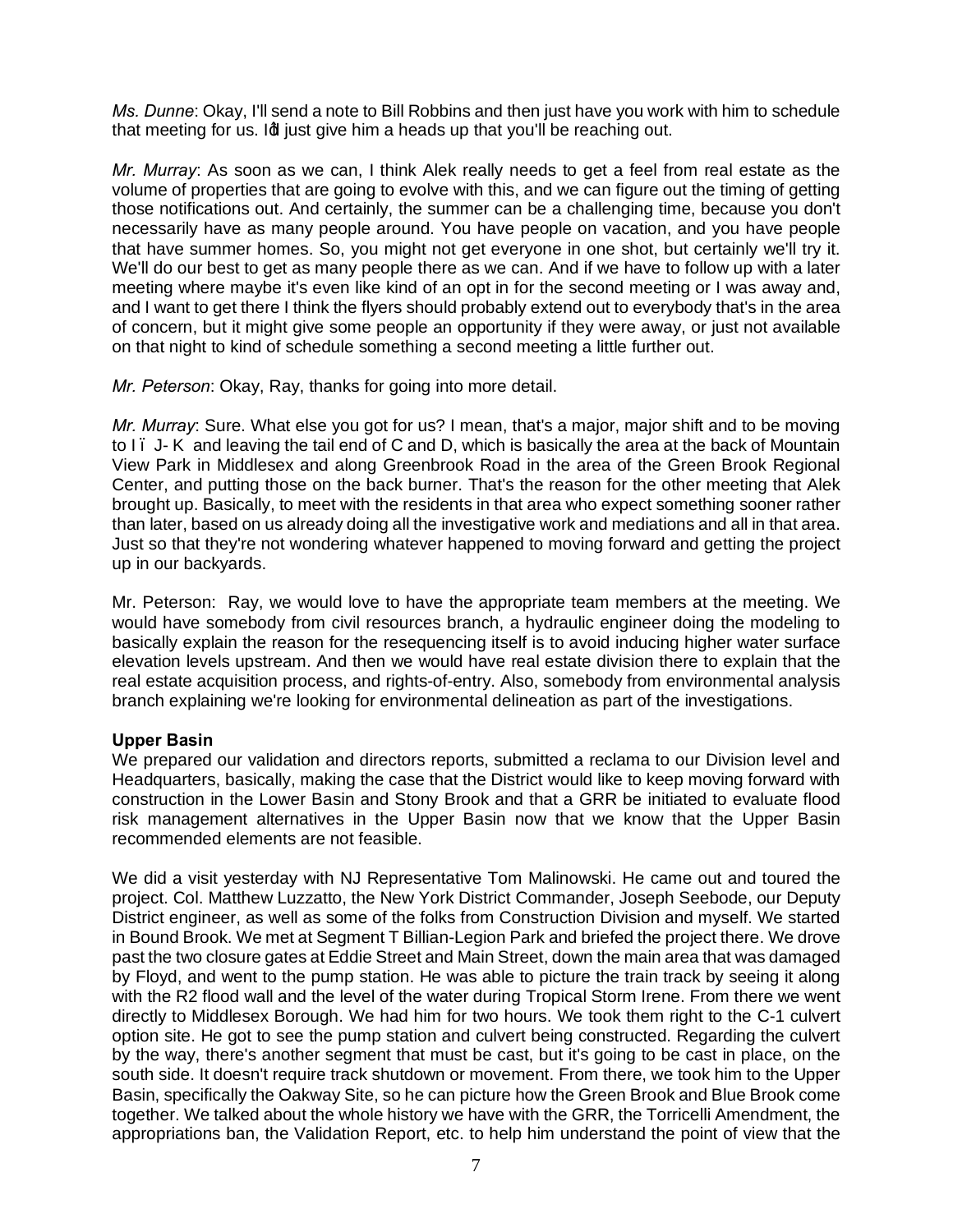Greenbrook is a system that was formulated as such. We'd like to continue with lower basin and include Stony Brook, and then hopefully initiate a GRR potentially and Water Resources Development Act (WRDA) 2023 to look at the Upper Basin again.

### QUESTIONS for ARMY CORPS of ENGINEERS

*Ms. Brnicevic, Bound Brook Resident:* We have a situation in Bound Brook with dirt bikes and widening the brook. In like some feedback. I have some pictures of dirt bikes riding along the levees by the rock machines. (She shared screen with pictures). Pictures were taken by neighbor. Dirt bikes are riding along the levee and tearing up the base. Also, in the next picture, you can see on the top of the levee, where they are riding on the macadam, doing burnouts, leaving oil stains. My concern is that the levees are being ruined after spending so many millions of dollars on this project. As a concerned resident, what do you think can be done to prevent this & to deter this? I almost know where the bikes are coming from, but it is also a long history of dirt bikes riding down the river front. Looking for any help we can get from you all to stop this. Its not good for the levees and the area.

*Mr. Murray*: I appreciate you taking the time & having the photos available for us. I can work with Dale to see what we might be able to do locally. Perhaps have involvement with the police department. Regardless of what needs to be repaired, we need to future occurrences to the extent that we can. I will have a conversation with Dale and the Borough Administration to discuss what we can do. I will be sure to bring it up as a maintenance issue at the next project meeting.

*Ms. Brnicevic:* A man told me they ride from the railroad tracks and go along the wooded area, along the freight line, then go over the top of dyke, leaving stains and tearing up the grass as you can see in photos. They go all the way to the soccer field, so it is quite a distance that is being ripped up. I do know of some dirt bikes that belong to people living on Talmadge Ave - they repair the bikes right on the sidewalks. It is a code issue with Bound Brook but I would guess thay are part of the group that is riding. Thank you for listening and looking at this as a serious issue.

*Mr. Murray*: It certainly is. Whether it is man-made, or a natural occurrence, anything that is going to affect the levees and their performance is of concern. We saw very early on that a small dip in the levee, or if there was a levee that was not constructed to the height that was intended, had a big consequence in the very beginning of the project in Billan Park to the point when we were doing storm repairs, we actually had to put a little bit more height on the levee in certain locations. We want to max out and be sure the project is operating as it should. We will get input from Somerset County, who maintains the levees in Bound Brook and see what they see as a need to do something immediate in terms of what type of repairs, etc.

*Ms. Brnicevic:* This was posted on our local crime watch site, so I wanted to bring to your attention. I have been involved with the flood committee for a long time and I truly appreciate all you have done. Thank you.

*Mr. Dale Leubner:* Id get with our Police Department first thing in the morning and see what can be done and then cycle back. Wedl get this squared away.

*Mr. Ted Bassman:* Just wanted to explain what is going on in our town (Scotch Plains). I have had a hard time talking to our mayor. For the last couple years, we havend had a flooding issue, and there isnd really activity from the project around here. They were all tied up around the downtown with redevelopment. Now we have a new mayor & I emailed to introduce myself. We a long phone conversation to talk about the project. I then ran into him face to face, along with the Township Manager, and they want a meeting to hear more about project. The Township Manager also happens to Chairman of what used to be called Freeholders. (now known as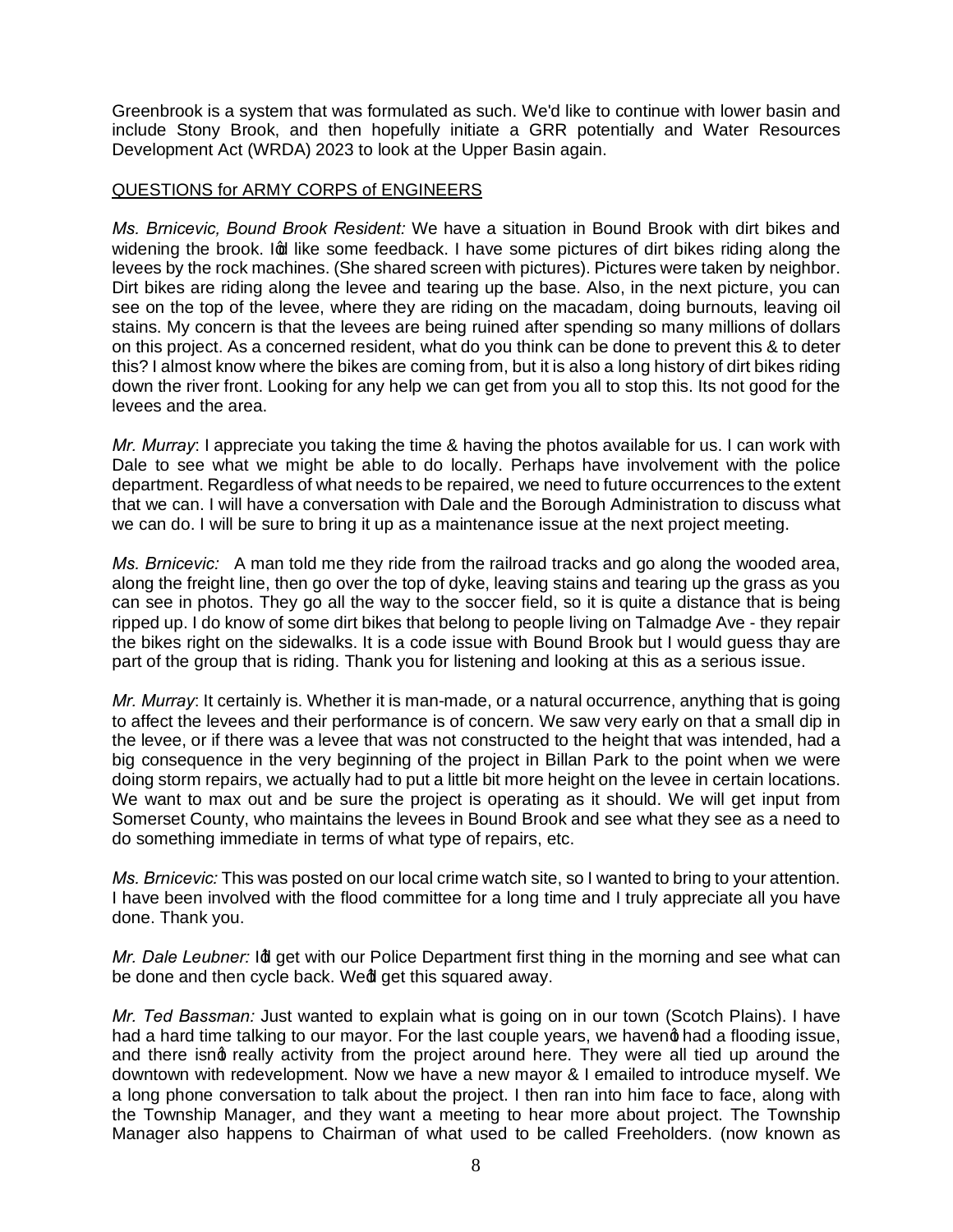Commissioners). This leads to an interesting opening in terms of where we are going in terms of the Upper Basin. Mind you, Union County struck out with the Rahway River flood project and here they come once more with the Green Brook flood project empty handed. I dong know how that is going to sit. I dong know when the meeting will be, or where it will go, but just giving you a heads up.

*Mr. Murray*: If you would like to make it a bigger circle and involve the Corps, that is something we can arrange.

*Mr. Bassman:* I dong know where the town wants it to go. It may have bigger implications with the freeholders in there too.

*Mr. Murray:* With their support, we can get things done easier as well. To the extent that they gain an education on the entire project, and not just the part that will impact Scotch Plains, but that they get to see the big picture. I cand tell you how many people scratch their heads when I explain how the water that does not go directly into the Green Brook wraps around and comes back into the project via the Cedar Brook. That should make sense to the people of Scotch Plains and Plainfield and Fanwood – on the East end of this project. Giving that full education can be a great benefit because the more people we have rowing together to get this done as soon as possible, the better off we are.

*Mr. Bassman:* I grew up in Fanwood and now have been living in Scotch Plains for 40 years so Ign a local institution in my own rights. So, lets see where this goes.

*Mr. Murray:* Any way we can help to further that conversation, please let us know.

*Mr. Peterson*: Ted, from the meeting with Rep. Malinowski yesterday, he is aware of the Upper Basin and that we would like to initiate a GRR to examine flood risk management alternatives for there. He is a potential contact.

*Mr. Bassman*: He only has a very little sliver of Scotch Plains.

*Mr. Murray*: He very much has a great portion of the project within his Legislative District through. We met with him within the first 30 days of him taking office.

*Mr. Rob Zucker*: There is about to re-districting, although that is speculative only, hard to know what those lines will look like. More relevantly he is member of the TMI Committee which is involved with the rewrite of it no matter what. Knowing that it is in his backyard more than others, he would probably be more likely to be involved in the aspects of reauthorization related to this.

## WINNING STRATEGIES (WSW) – Rob Zucker

We have been watching the budget process closely. Alek spoke to the \$30 million amount that was just included when it was released on Friday in the Civil Works Budget. That is a robust number. We had a lot of conversations back and forth with the Senate staff over the last several weeks pending the budget release because if it was not that number or a number that the Commission would be satisfied with. To ask for money over that it would be counted as an earmark, although earmarks have returned, it would have been difficult to go back into the House process which already had their deadlines and alleviates pressure on the Senators with this not being considered an earmark as they can still fulfill requests to get the budget funded at the requested level. Positive development. We are closely keeping an eye on this.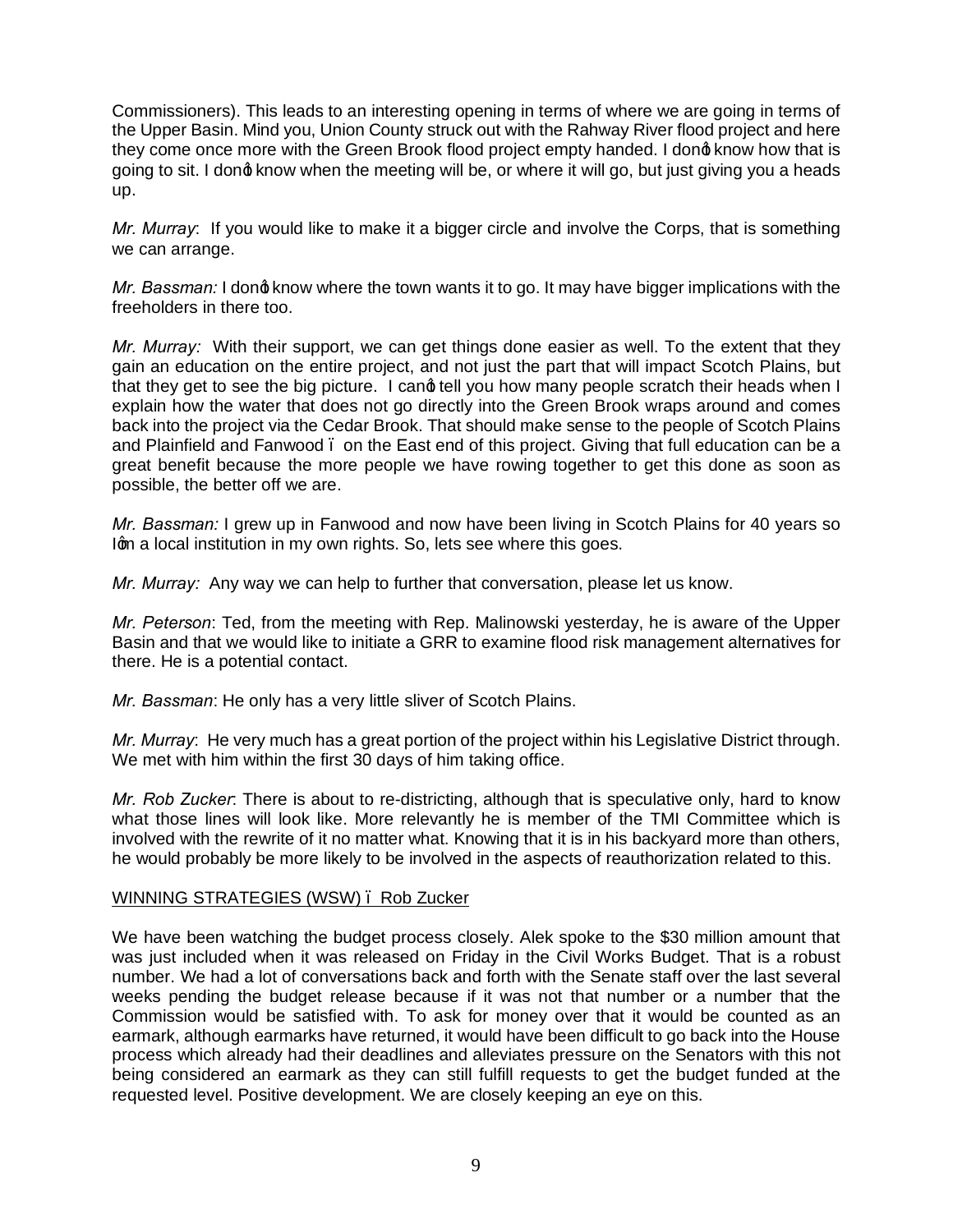I heard from Representative Malinowskic staff yesterday. The site visit actually was subsequent and pursuant to a meeting the Colonel already had with the Congressman briefing him on prior Corps issues. I think it noteworthy to see that he was already following up with his own eye to see what he had been told. Not every member of Congress approaches things that way. To see it, is to understand it better. We love it when elected officials go out and see it for themselves both what has been accomplished and what needs to be done.

We continue to keep an eye on infrastructure discussions. There is sometimes a perception that this might be like the ARRA (American Recovery and Reinvestment Act) of 2008/2009. I dong think it is the same situation where we would find ourselves with dollars thrust upon us. Nonetheless, we know that infrastructure is being talked about as one of those areas that could get potential action. By and large, the Corps projects have not been talked about at least in terms of the larger civil works project. A lot has been focused on drinking water infrastructure, and wastewater infrastructure, not necessarily flood control on the blue prints I have seen. We are watching it closely, and if we find opportunities to accelerate this project, we would love to seize them.

## COMMENTS FROM THE COUNTIES

## **Middlesex County – Doug Greenfield**

I dong have anything to share, but it does strike me that some of the accomplishments, such as the culvert, may be opportunities for press. Id touch base with our marketing folks to see if that is something they want to pursue.

*Mr. Murray*: I can forward you the link to the USACE page that highlights the work last weekend. It has still photos and video showing the movement of the 850-ton culvert being moved 146 feet & 10 inches into place. Alek mentioned there is another portion of it on the Piscataway side that is yet to be built, as well as the floor to be added. That work is on-going.

*Mr. Peterson*: I can reach out to our Public Affairs office to see if we can put you in contact with more photos or footage or time lapse photography.

*Mr. Greenfield*: Before anyone puts too much time into it, let me see if it is something the marketing folks want to run with.

*Mr. Murray*: Any press is good press. Even getting one of these photos published in a local print newspaper or an online paper can only help heighten awareness of the project. I can reach out to local print reporters. I will write a short two paragraph article about the project and where it is going. It will prime interest in the meetings that will be coming up later this summer regarding the access that is necessary in I-J-K segments. Id run it by you Alek to be sure it is scripted factually correct, and wedl go for both online and print publications.

*Mr. Greenfield*: Certainly, something to share with our County Commissioners given the money the County is investing and accomplishing.

**Somerset County – Melonie Marano** No report. GBFCC ENGINEER . Rich Occonnor No report.